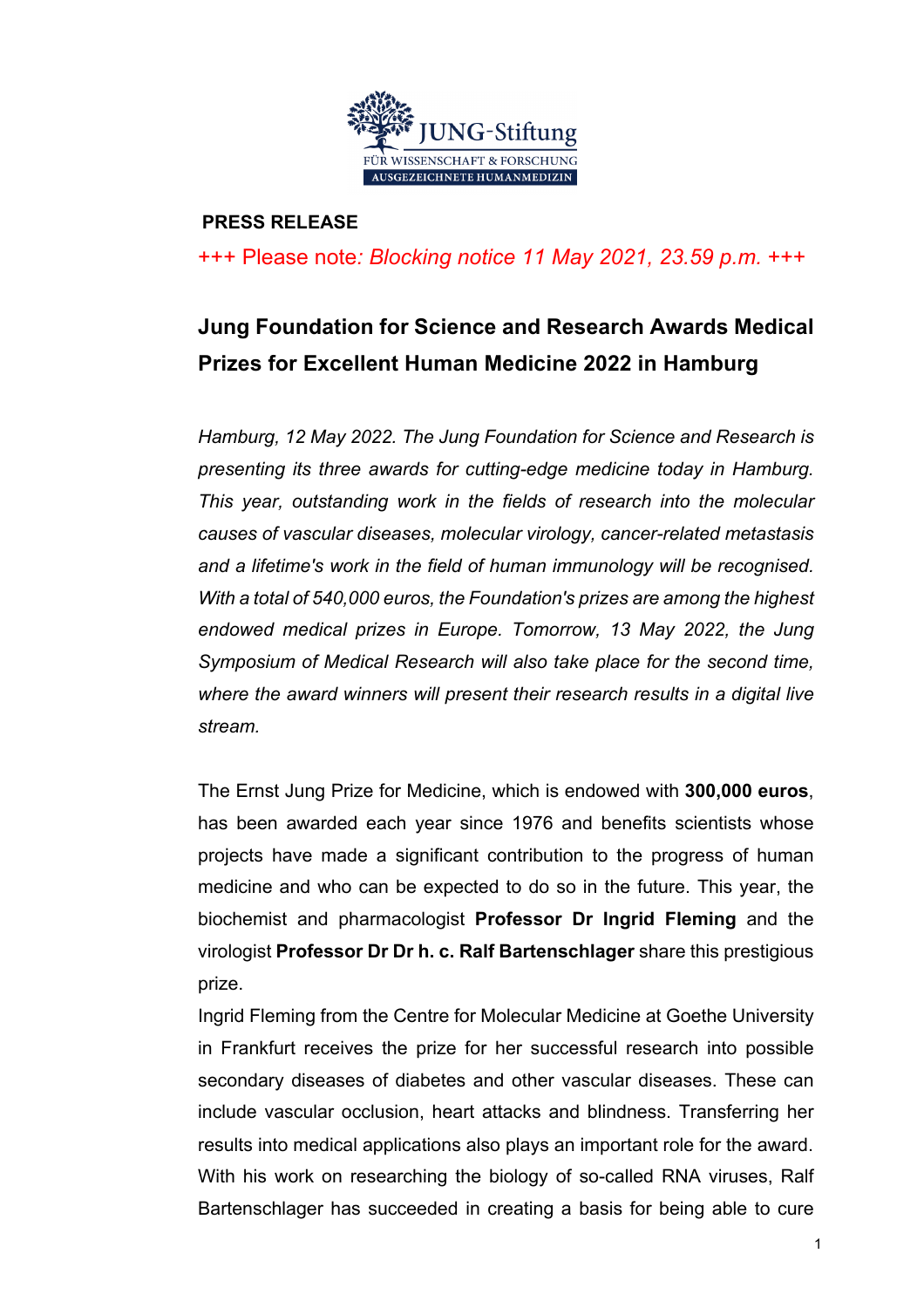

damage after chronic infection with the hepatitis C virus – such as liver cirrhosis and liver cancer. For this work, the head of the Department of Molecular Virology at Heidelberg University Hospital is being honoured this year by the Jung Foundation. Bartenschlager is also head of the Department of Virus-Associated Carcinogenesis at the German Cancer Research Center.

With the **Ernst Jung Medal for Medicine in Gold**, the Jung Foundation honours each year the life's work of scientists who have made and continue to make a significant contribution to medical progress. This year, the award goes to the human immunologist **Professor Dr Alain Fischer**, who already received the Ernst Jung Prize for Medicine in 1998. Prof. Dr Alain Fischer, MD, from the Institut Imagine and the Collège de France, dedicated more than 40 years of his life to the field of clinical immunology and achieved significant progress with his scientific work: He deciphered the development of different congenital immunodeficiencies and developed a corresponding gene therapy. The Jung Foundation would now like to honour this achievement with the Ernst Jung Medal for Medicine in Gold. The prize is accompanied by a **scholarship of 30,000 euros**, which Alain Fischer can award to a young researcher of his choice.

The Jung Foundation also promotes young doctors and awards the **Ernst Jung Career Advancement Prize** annually for this purpose. This year, the Foundation is supporting cancer researcher **Dr Anastasios Giannou** from the University Medical Centre Hamburg-Eppendorf **with a total of 210,000 euros**. Over a period of three years, he can use this funding to finance the initiation and further development of initial independent research projects. As a doctor and postdoc at the Institute of General, Visceral and Thoracic Surgery and I. Medical Clinic, he is researching promising approaches to understanding and preventing the metastasis of tumours in the body – or at least limiting this.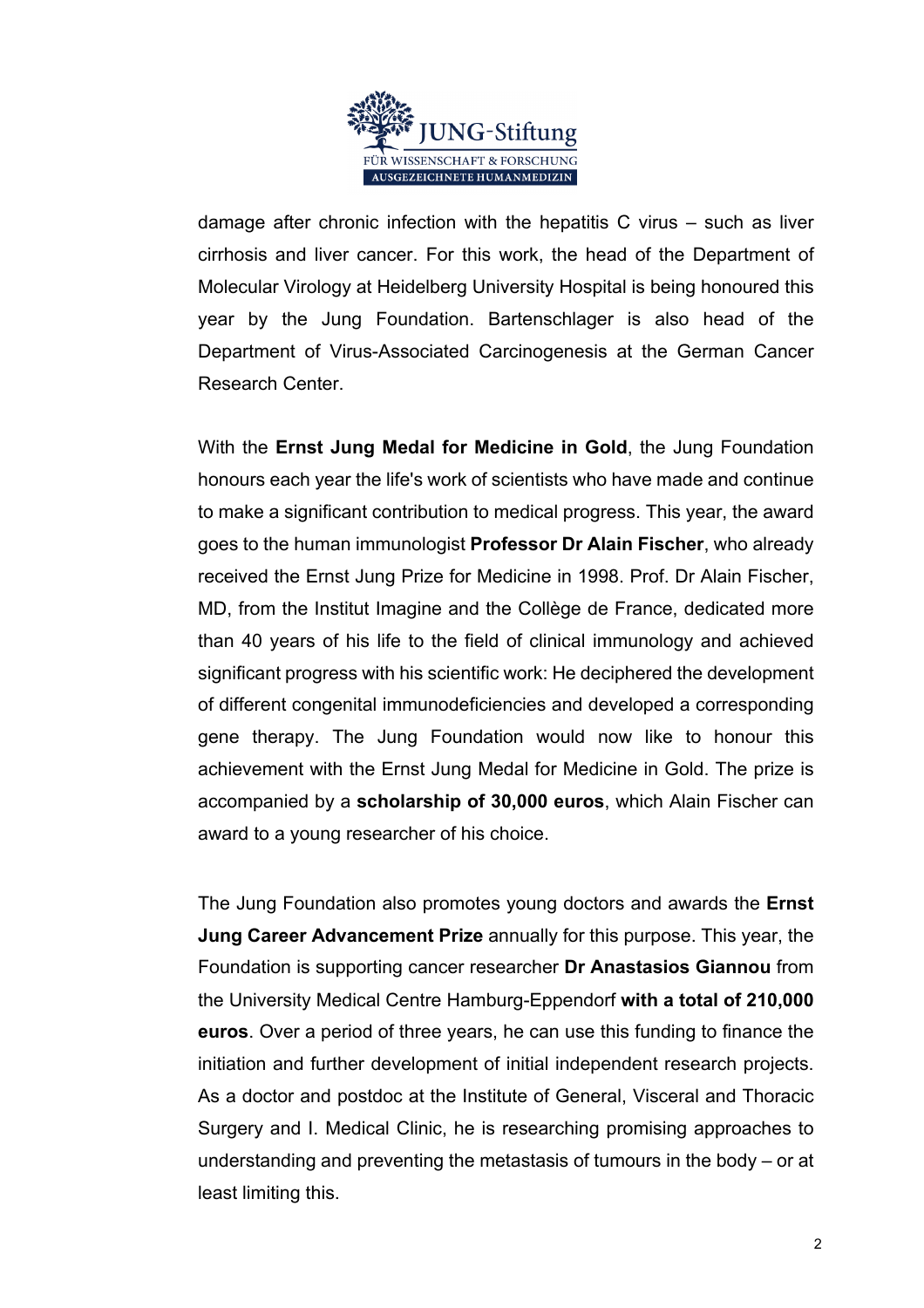

The Ernst Jung Career Development Award is the only one of the three awards for which you can actively apply. It is aimed at junior doctors who, after at least two years of scientific research work, preferably abroad, want to work at a German hospital in order to do in-depth scientific work and, at the same time, aspire to clinical training as a specialist. The current tender is running until August 2022. More detailed information is available at www.jung-stiftung.de.

### **Science live: Jung Symposium 2022**

After the successful start last year, the Jung Foundation for Science and Research is again offering interested colleagues and young scientists the opportunity to get to know outstanding research results digitally in 2022. For this purpose, the second Jung Symposium of Medical Research will take place on 13 May 2022, where this year's Jung Foundation laureates will present their research via livestream and respond to questions. With this contemporary format, the award-winning scientists provide an insight into the wide world of medicine and it enables those interested to engage in an active exchange with the 2022 award winners. Further information and registration at:

**https://jung-stiftung.de/en/symposium-2022-en/**

### **About the Jung Foundation for Science and Research**

The Jung Foundation for Science and Research, based in Hamburg, was founded by the Hamburg entrepreneur Ernst Jung in 1967. Its work, led by chairman Jochen Spethmann, aims to advance human medical research, promote new therapies and strengthen Germany as a centre of science. Each year, the Foundation awards three prizes with these goals in mind, which, with an overall prize fund of €540,000, are among the most lucrative medical prizes in Europe and promote excellent human medicine: the Ernst Jung Prize for Medicine, the Ernst Jung Gold Medal for Medicine and the Ernst Jung Career Advancement Prize for Medical Research. Talented young physicians can apply directly for the Career Advancement Prize. The candidates for the other awards are nominated.